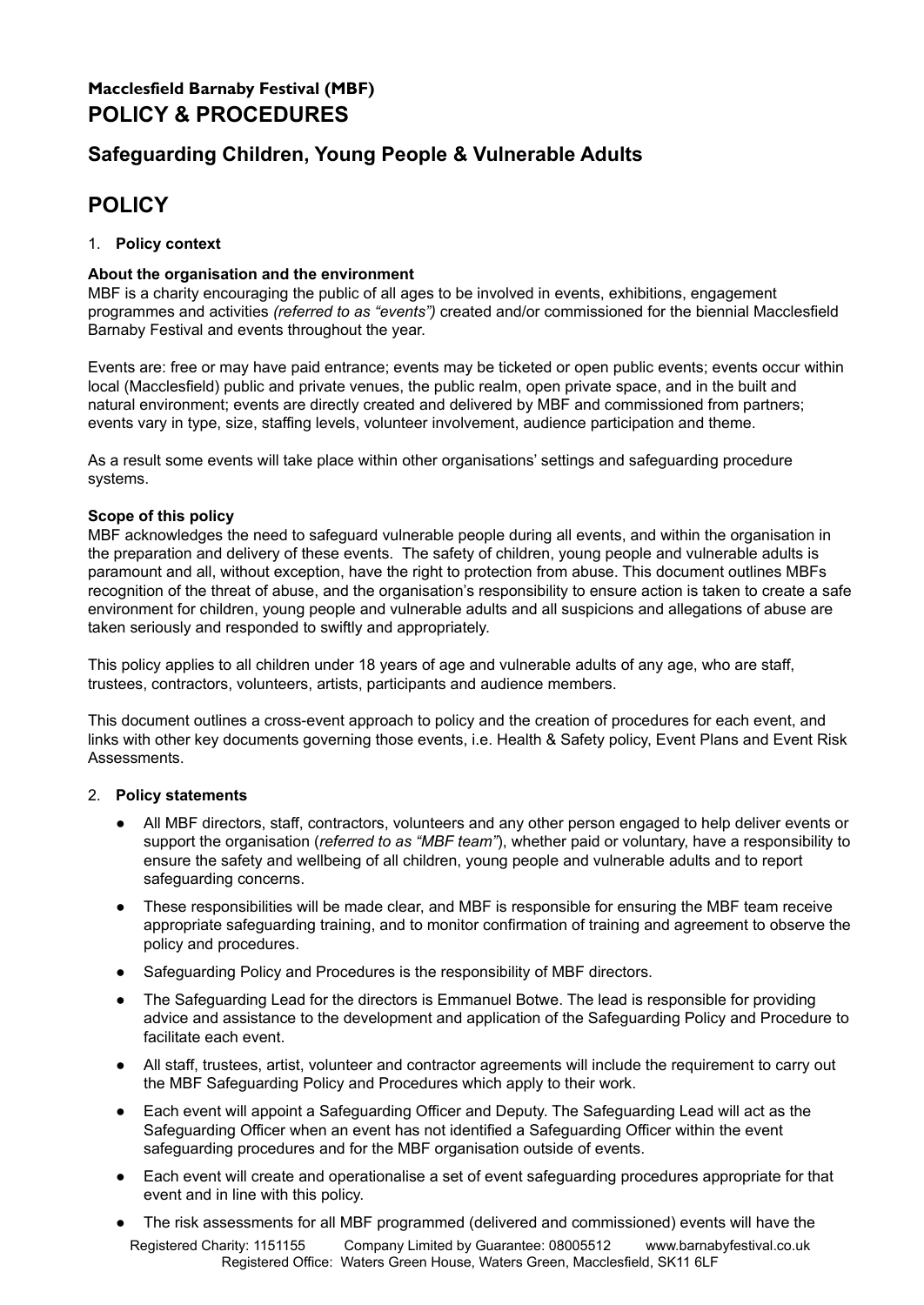contact number of a designated member of the MBF Team who can be contacted with any safeguarding concern.

- No events will be programmed to take place on a 1-1 basis with under 18s.
- All safeguarding concerns reported to MBF Team will be taken seriously, documented and dated.
- All trustees will undertake an appropriate level of safeguarding training at least every three years. This will include "Safer Recruitment" training.
- Where DBS certificates are required for specific roles, MBF Team members will hold enhanced certificates
- Where child(ren) arrive at MBF events unsupervised, the MBF Team will infer that their visit has been sanctioned by their parents/guardians/carers and will not check unless they identify a problem. Where child(ren) are deemed by a Barnaby Team member to be too young to be attending an event unsupervised by a parent/ guardian/carer, the Team member will ask for name(s) of the child(ren) and name(s) and whereabouts of the supervising adult(s). If they cannot be located easily, the Safeguarding Officer will be asked to attend or contacted.
- This Safeguarding Policy is made available to the public via the website
- MBF has a policy on how it photographs/records events/exhibitions which is available on request

#### 3. **About abuse**

We are fully committed to safeguarding the welfare of all children, young people and vulnerable adults by taking all reasonable steps to protect them from neglect, physical, sexual or emotional harm.

We recognise that children, young people and vulnerable adults suffer abuse, which can be:

- **Neglect** adults failing to care and protect them from danger or provide adequately for their needs to develop healthily
- **Physical** sustain bodily injury
- **Sexual** used by adults (or peers) to satisfy sexual desires through indecent sexual activity or subjected to sexual talk and materials
- **Emotional** when frightened by threats and taunts (bullying); when subject to excessive shouting, belittling and teasing, affecting emotional or behavioural development.

We will at all times behave in a way that demonstrates the values of the organisation by showing respect and understanding for the rights and welfare of staff, trustees, volunteers, contractors, participants and audience members. We will advocate and demonstrate that all children, young people and adults regardless of their age, sex, sexual orientation, disability, race or ethnic origin, gender reassignment, religion or belief, marital or civil partnership status, pregnancy or maternity have the same rights to protection.

#### **PROCEDURES**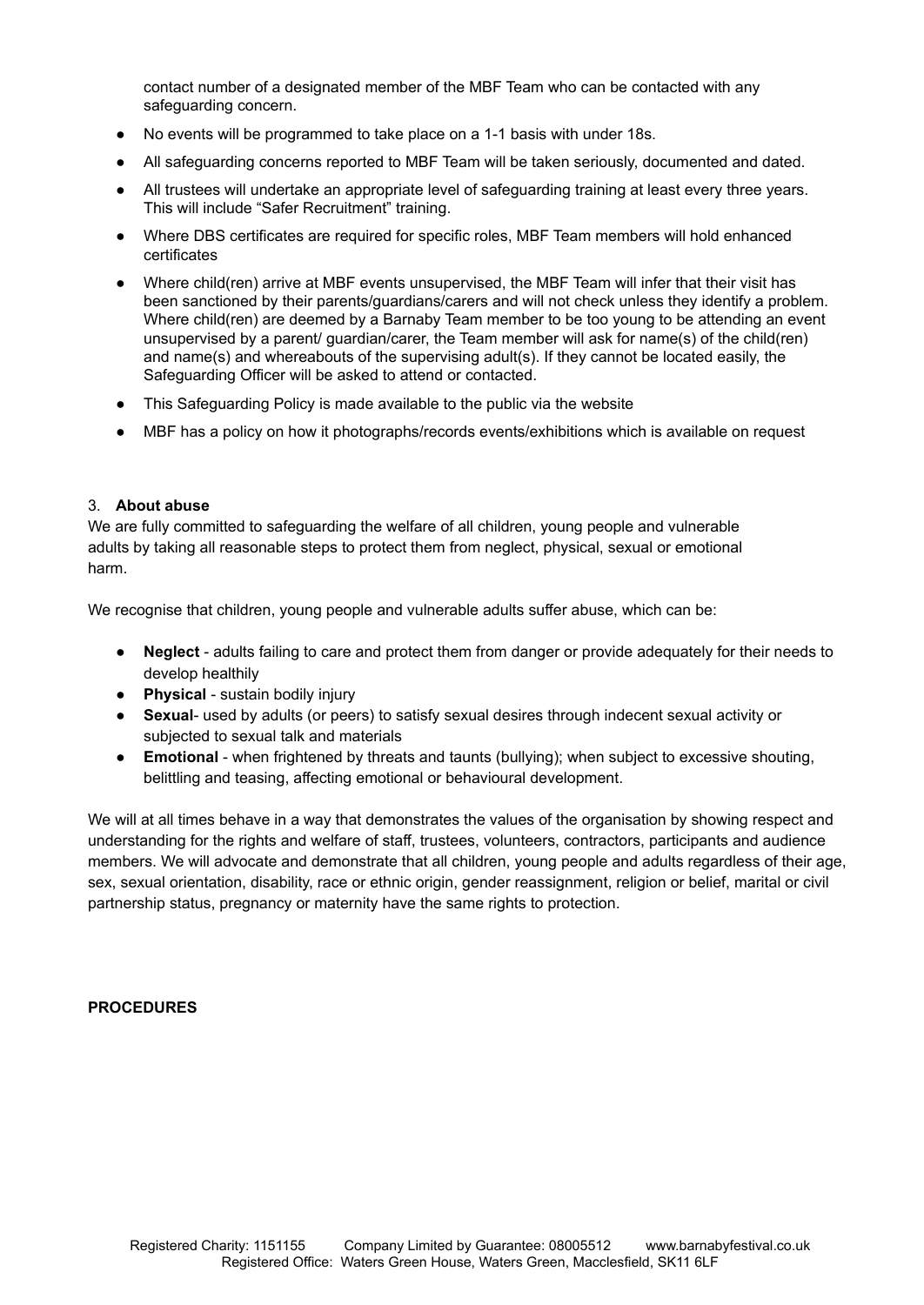# 1. **Disclosure & Barring Service**

Before an organisation considers asking a person to apply for a criminal record check through DBS, they are legally responsible for ensuring that they are entitled to submit an application for the job role. This means that if you are a countersigning officer you must satisfy yourself that the position is eligible under the current legal provisions before you countersign each application form. Only positions which fall under the Rehabilitation of Offenders Act (ROA) 1974 (Exceptions) Order 1975 (available via www.gov.co.uk ) are eligible for the most basic level of DBS check.

If any such role is created within MBF or its events, a DBS check must be completed (at the appropriate level) prior to any person fulfilling that role.

Regarding MBF events specifically, roles may be considered to fall under the Rehabilitation of Offenders Act (ROA) 1974 (Exceptions) Order 1975 if the role includes unsupervised 'access' to children, young people or vulnerable adults in the course of the role holder's normal duties.

Event safeguarding procedures must be clear as to any roles which fall under this category (ie. lost child tent, first aid provisions) and a record of appropriate checks of these post holders must be maintained. Event safeguarding plans must also be clear about abnormal 'access' to children, young adults and vulnerable adults which could occur during an event and detail procedures for dealing with these occurrences (ie. found child).

All jobs/tasks, voluntary or paid will be assessed in respect of whether an enhanced DBS is required.

## 2. **Event safeguarding procedures**

MBF's commitment to safeguarding will be translated to practice in the "event safeguarding procedures" created for each event, providing clear guidance and procedures for the MBF Team on their role and responsibilities for safeguarding at that specific event.

Each document must:

- Identify all MBF team members (staff, trustees, contractors, volunteers) and event partners.
- Describe the event environment, demonstrate activities are risk assessed and actions taken to minimise and manage risk.
- Ascertain who's safeguarding system and procedures apply.
- Identify the Safeguarding Officer, and any deputies as required, and contact arrangements for the duration of the event.
- Identify any other specific roles in relation to safeguarding, including any roles with potential unsupervised access to children, young people or vulnerable adults, e.g. first aid or lost children
- Set out training requirements for all team members, and specific training obligations for those specific roles identified.
- Set out how MBF Team members will be clearly identifiable during the event.
- Consider how marketing materials describe the event clearly and appropriately, including any lower age limit or advice on age suitability or parental supervision.
- Consider how audience members or participants will be given an outline of event activity prior to agreeing to take part or where the full nature of the activity is not revealed for artistic purposes, how this will be made explicit before the public agree to take part.
- Set out event specific reporting and documenting procedures, for the reporting of concerns.
- Lay out the way in which other key documents function together, for example the event safety or risk assessment document.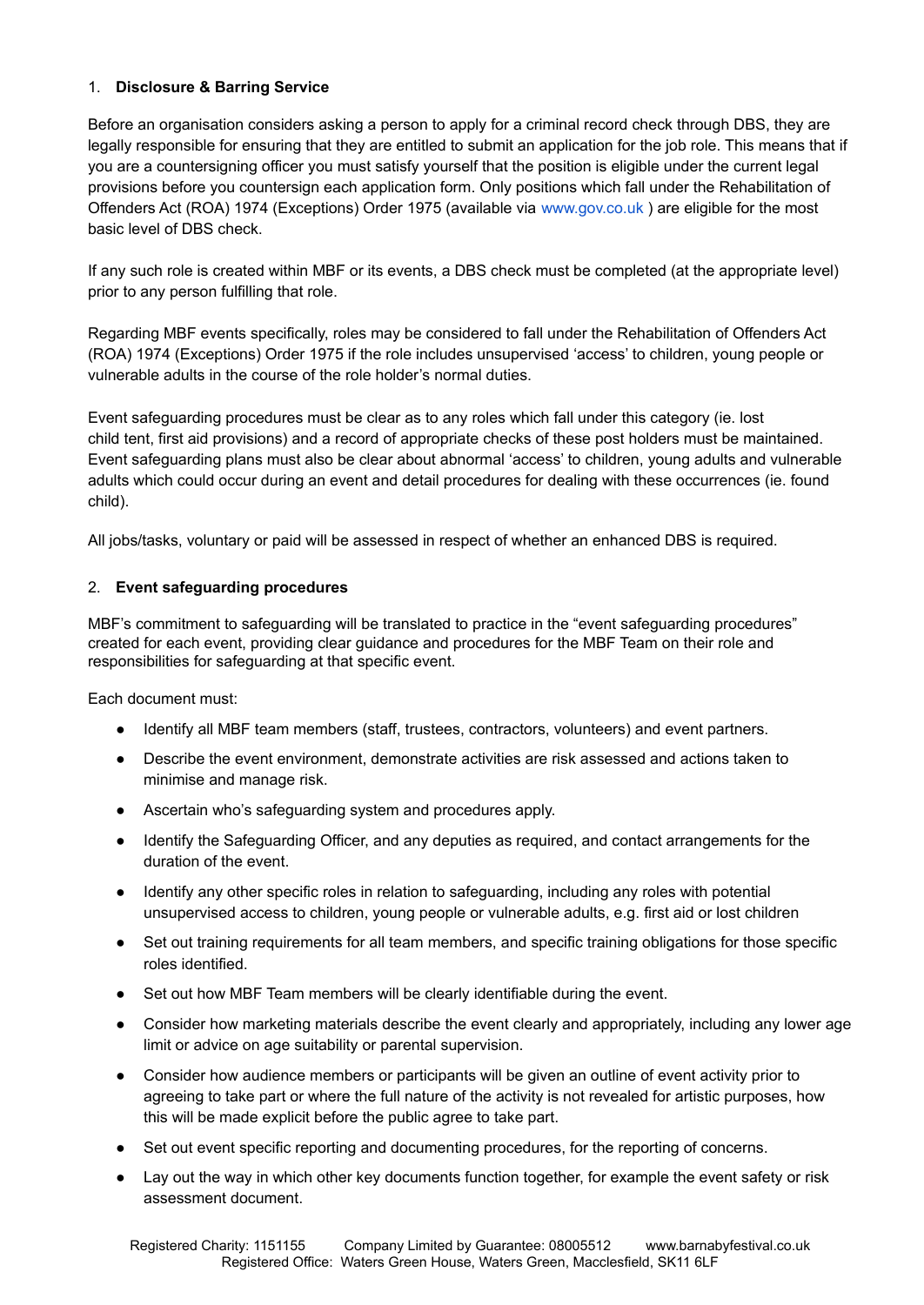- Identify the actions to be taken in relation to the presence of unaccompanied children.
- Set out how the privacy policy in relation to filming and photography of events will be communicated to participants and audiences.
- Clearly identify those responsible for implementation of the event safeguarding procedures, training and review throughout the event.
- No event safeguarding procedures should contradict the commitments laid out in this safeguarding policy.

## 3. **Safe Working Practices**

#### **Use of mobile phones, cameras and internet:**

MBF take safeguarding seriously and understand this policy is overarching. Staff and trustees should familiarise themselves with our Photography and filmography policies.

#### **Personal mobiles and electronic devices:**

- Should any electronic devices be used for any MBF sanctioned event, staff should ensure that the device is password protected so that content cannot be accessed by unauthorised users.
- It is the responsibility of the staff member to ensure that there is no illegal or inappropriate content stored or used on their device while carrying out work for MBF.

#### **Cameras photography and images:**

Event organisers will obtain consent for photographs to be taken or published (for example, on our website or in newspapers or publications).

#### **Internet safety:**

On MBF equipment we ensure that appropriate filters and appropriate monitoring systems are in place.

## 4. **Outside of events**

In the event of any safeguarding concerns being raised, the Safeguarding Officer must be contacted. Event risk assessments should contain the contact details of the Designated Safeguarding Officer.

#### 5. **Whistleblowing**

Whistleblowing involves contacting someone, inside or outside of MBF, to report a concern. Whistleblowing can be very difficult to do. MBF has a Whistleblowing Policy. It is important that all MBF practice is open to criticism and review, and that MBF acknowledge that whistleblowing only works to make practice better. It is our hope that no person need whistleblow, and that any issues can be identified and dealt with as part of the supervisory process. If this is not the case. however, we are glad to direct people to sources of help and advice.

Each event safeguarding procedure will outline reporting, recording and whistleblowing procedure for that event.

## **6. Reporting**

The process outlined below details the stages involved in raising and reporting safeguarding concerns at MBF: Step One

Staff should report their concerns to the Designated Safeguarding Trustee named in this document.

#### Step Two

The Designated Safeguarding lead will make initial investigations and then contact Cheshire East Consultation Service (CHECS) if necessary.

#### Step Three